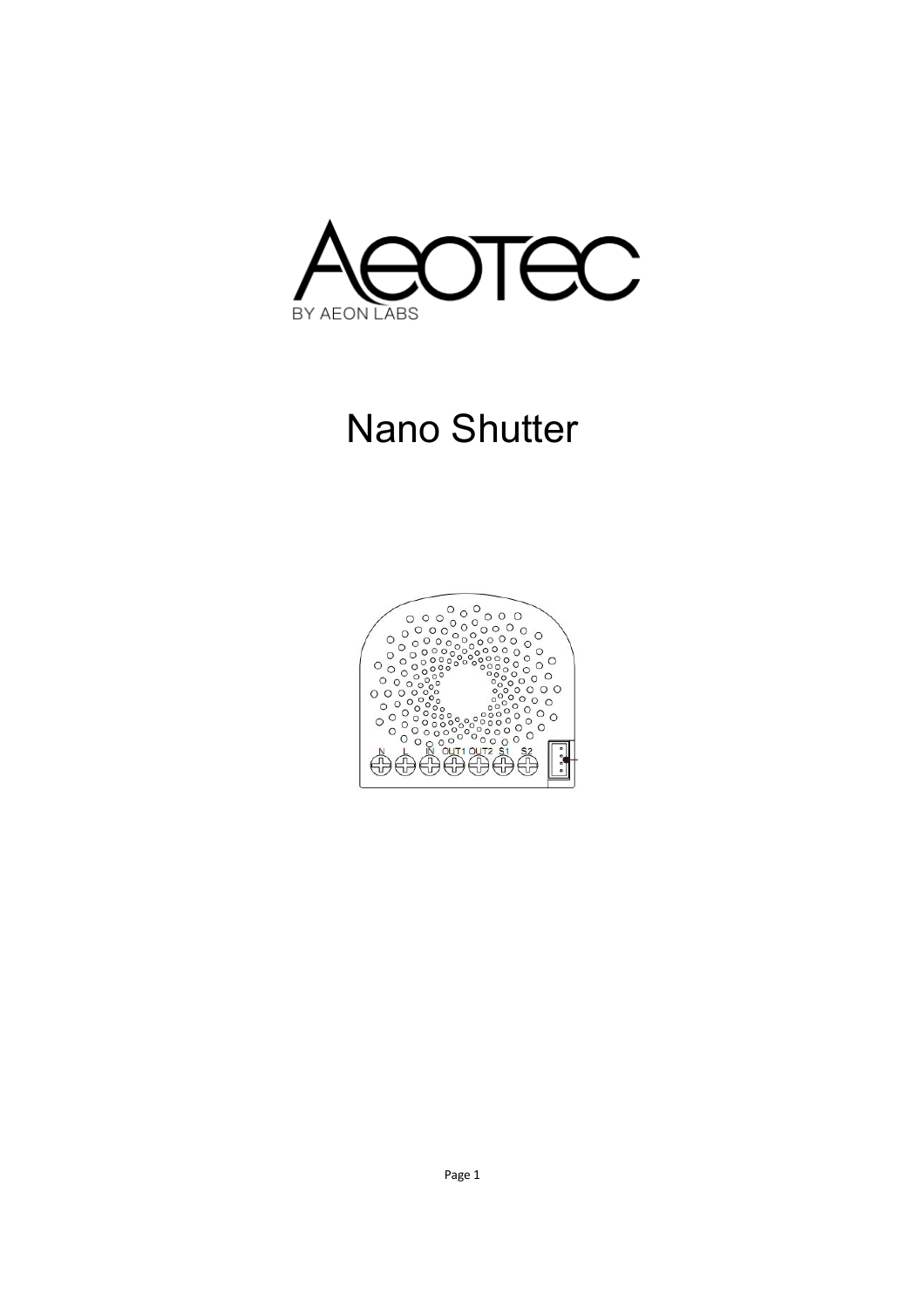## **Aeotec Nano Shutter.**

Aeotec Nano Shutter is a Z-Wave motor controller specifically used to enable Z-Wave command and control (up/down/stop) for existing window covering motors.

It can connect to 2 external manual switches/buttons to control the motor up/down/stop independently. Its surface has a pin socket, which can be used for connecting to the touch panel, so you can also use the touch panel to control the Nano Shutter.

The wireless module is powered from the mains supply. In the event of power failure, non-volatile memory retains all programmed information relating to the units operating status.

Nano Shutter is also a security Z-Wave plus device and supports Over The Air (OTA) feature for the products firmware upgrade.

It can be a repeater in the Z-Wave network. Acting as a bridge for communication, it will forward Z-Wave command messages to their destinations if the originating controller is out of range from the destination node.

By taking advantage of the Z-Wave mesh network, commands can be routed to their destination via intermediary "listening" Z-Wave products. Products that are Z-Wave certified can be used and communicate with other Z-Wave certified devices.

### **Familiarise yourself with your Nano Shutter.**

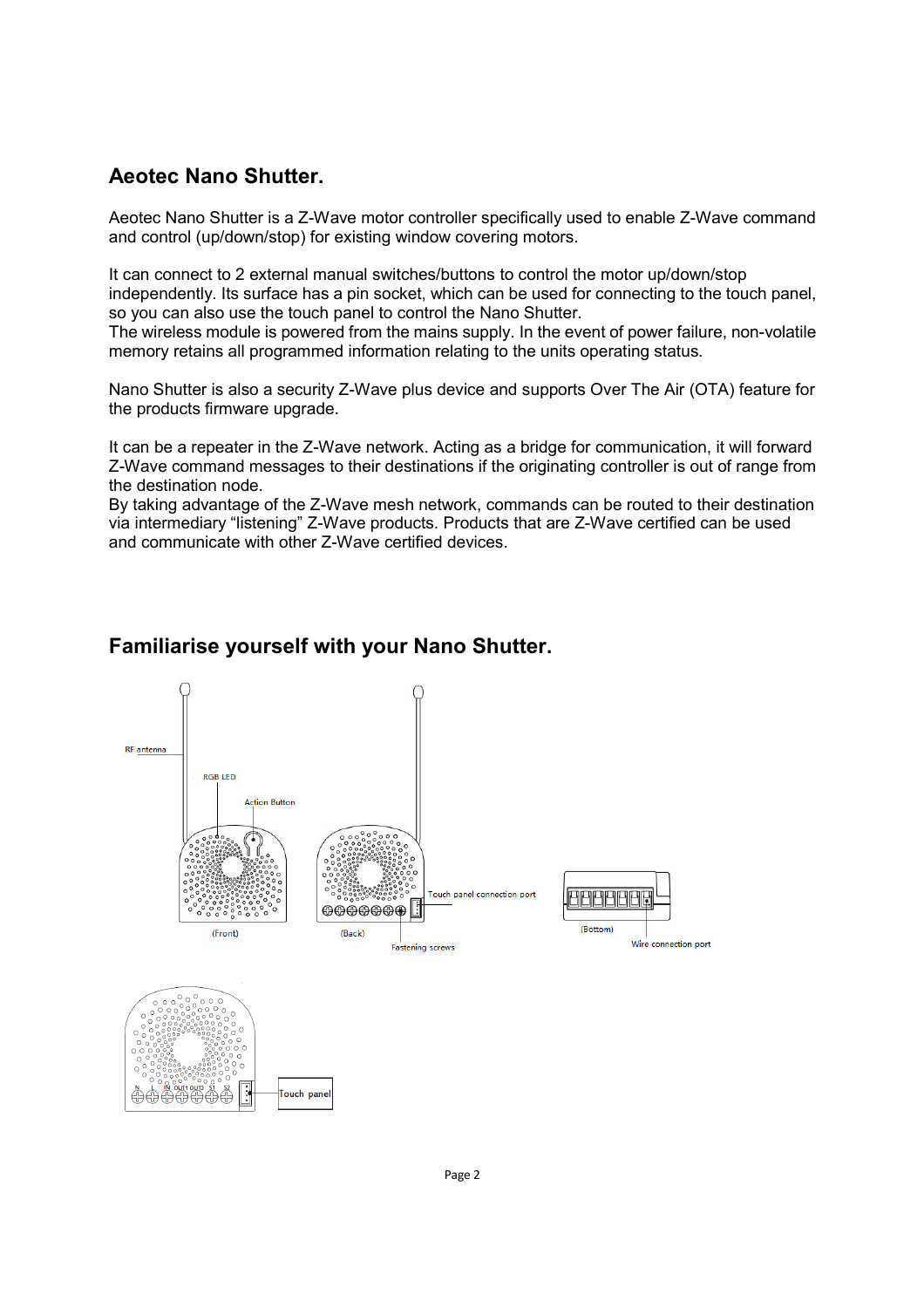



#### **Notes for the wire connection ports:**

**N –** Power input for neutral **L –** Power input for live **IN** – Input for load power supply **OUT1** – Output for Motor direction 1 **OUT2** – Output for Motor direction 2 **S1** – External Switch/button 1 control for Motor **S2** – External Switch/button 2 control for Motor

#### **Quick start.**

Aeotec Nano Shutter must be paired (included) into a Z-Wave network before it can receive Z-Wave commands to turn on/off. The Motor Controller can only communicate to devices in the same Z-Wave network.

Let your Nano Shutter to be connected to the AC power supply. The following instructions tell you how to link your Nano Shutter to your Z-Wave network. If you are using other products as your main Z-Wave controller, such as a Z-Wave gateway, please refer to the part of their respective manual that tells you how add new devices to your network.

- 1. Set your Z-Wave controller into pairing mode.
- 2. Press the Action Button on the Nano Dimmer or toggle the external manual switch once, the green LED (non-secure indication) will blink to indicate the Nano Dimmer is entering into pairing mode.
- 3. If the Nano Dimmer has been successfully added to your Z-Wave network, its RGB LED will be solid. If the pairing was unsuccessful, the red LED will be on for 2 seconds and then remain a colourful gradient, repeat the instructions above from step 1.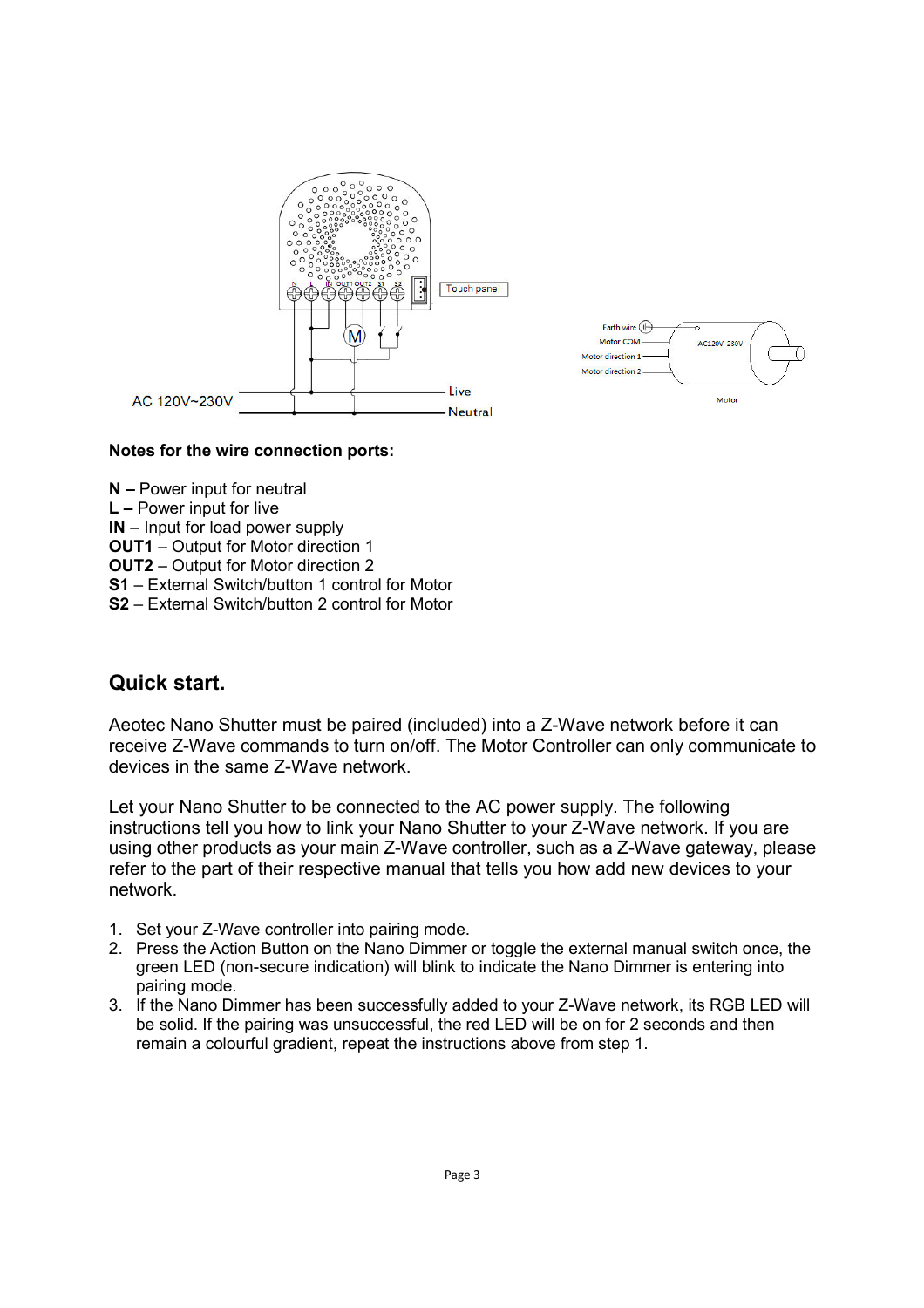With your Nano Shutter now working as a part of your smart home, you'll be able to configure it from your home control software. Please refer to your software's user guide for precise instructions on configuring Nano Shutter to your needs.

#### **Removing your Nano Shutter from a Z-Wave network.**

Your Nano Dimmer can be removed from your Z-Wave network at any time. You'll need to use your Z-Wave network's main controller. To set your Z-Wave controller/gateway into removal mode, please refer to the respective section within your controller instruction manual.

- 1. Set your Z-Wave controller into removal mode.
- 2. Press the Action Button 6 times on the Nano Dimmer or toggle the external manual switch 2 times in fast succession.
- 3. If the Nano Dimmer has been successfully removed from your Z-Wave network, its RGB LED will remain colourful gradient. If the removal was unsuccessful, the RGB LED will still be solid (following the state of the output load), repeat the instructions above from step 1.

### **Controlling the Nano Shutter.**

Use any of the below methods to control the Nano Shutter. Pressing the button on the external (Wall) switch will be able to spin the motor up/down/stop.

Through the usage of Z-Wave commands built into Z-Wave certified controllers and gateways. (The specific Z-Wave commands supporting this function are the Basic Command Class and Multilevel Switch Command Class.) Please consult the operation manual for these controllers for specific instructions on controlling the Motor Controller.

A short press on the button on the Motor Controller will spin the motor up/down/stop.

### **Change Mode on the External Switch/Button Control.**

Nano Shutter by default is set to be controlled via 2-state (flip/flop) external wall switch. Pushing the button 6 times in quick succession on the Nano Shutter will swap between this default mode and the momentary push button external wall switch mode

#### **Reset your Nano Shutter**

If at some stage, your primary controller is missing or inoperable, you may wish to reset all of your Nano Shutter's settings to their factory defaults. To do this, press and hold the Action Button for 20 seconds and then release it. Your Nano Shutter will now be reset to its original settings, and the green LED will be solid for 2 seconds and then remain the colourful gradient status as a confirmation.

### **Technical Specifications**

Module Number: ZW141. Operating Temperature: 0℃ to 40℃. Operating Distance: Up to 100feet/30 metres indoors and 427feet/130 metres outdoors. AC input: Version | Input | Working band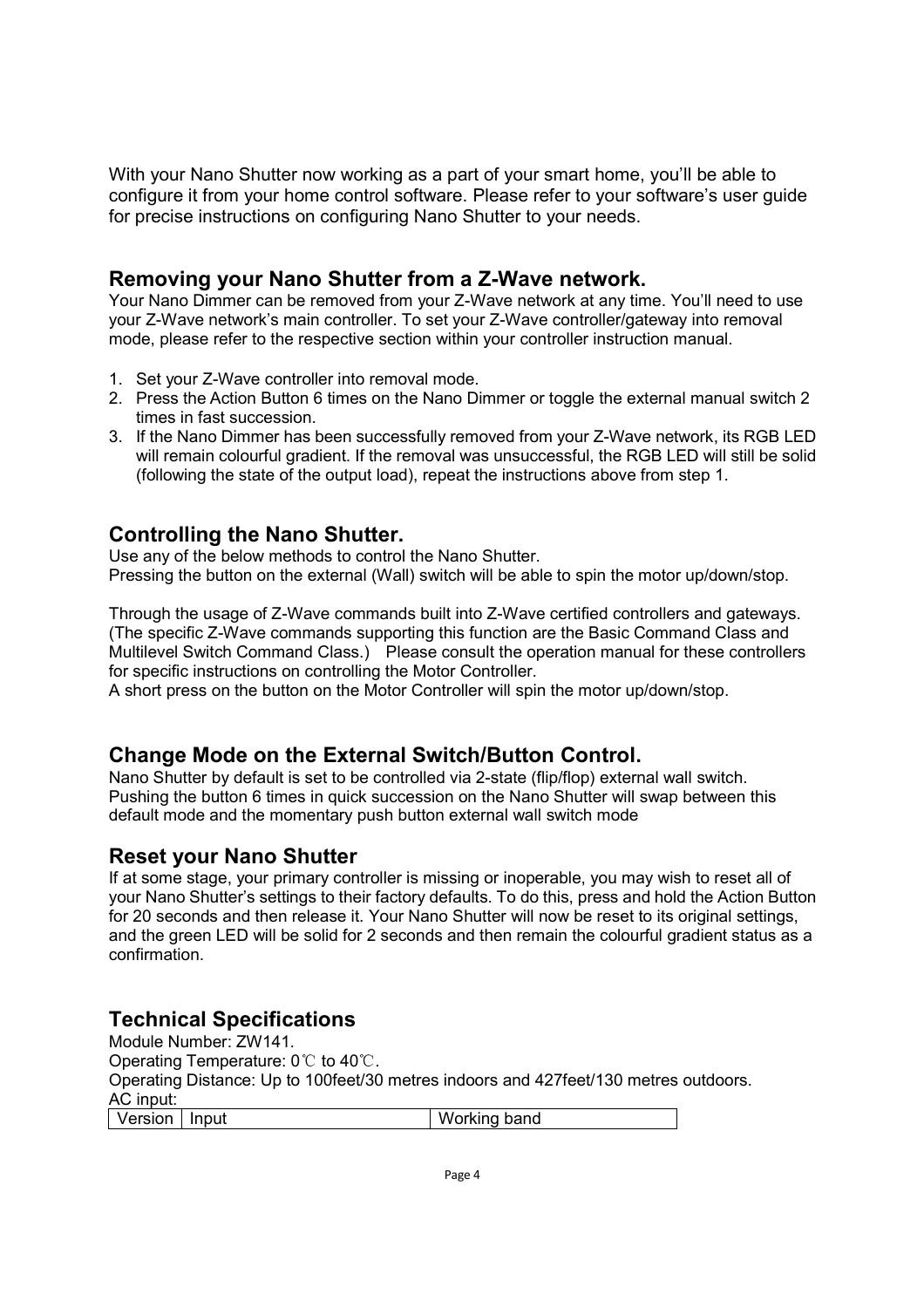| <b>AU</b> | 230V 50Hz, Max: 2.5A | 921.42MHz   |
|-----------|----------------------|-------------|
| <b>BR</b> | 220V 60Hz, Max: 2.5A | 921.42MHz   |
| <b>CN</b> | 220V 50Hz, Max: 2.5A | 868.42 MHz  |
| EU        | 230V 50Hz, Max: 2.5A | 868.42 MHz  |
| IN        | 230V 50Hz, Max: 2.5A | 865.22 M Hz |
| UK        | 230V 50Hz, Max: 2.5A | 868.42 MHz  |
| <b>US</b> | 120V 60Hz, Max: 2.5A | 908.42 MHz  |

# **Association information**

Nano Shutter supports 2 association groups and Max 5 nodes for every group.

| <b>Association</b><br>Group | <b>Nodes</b> | <b>Send</b><br>Mode | Send commands                                                                                                                                                                                                                                                                                       |
|-----------------------------|--------------|---------------------|-----------------------------------------------------------------------------------------------------------------------------------------------------------------------------------------------------------------------------------------------------------------------------------------------------|
| Group1                      | $[1,5]$      | Single<br>Cast      | When the state of Nano Shutter (turn on/off the load) is changed:<br>1. Set Configuration parameter 80 to 0: Send nothing (default).<br>2. Set Configuration parameter 80 to 1: Send the Basic Report.                                                                                              |
| Group 2                     | $[1,5]$      | Single<br>Cast      | Forward the Basic Set, Binary set, Scene Activation Set to<br>associated nodes in Group 2 when the Nano Shutter receives the<br>Basic Set, Binary set, Scene Activation Set commands from main<br>controller.<br>(E.g. Send/forward Basic Set to control the other nodes in<br>association Group 2) |

# **Configuration parameters information**

| <b>Parameter</b><br><b>Number</b><br>Hex/Decimal | <b>Description</b>                                                                                                                                                                                                                                                                                                       | <b>Default</b><br><b>Value</b> | <b>Size</b> |
|--------------------------------------------------|--------------------------------------------------------------------------------------------------------------------------------------------------------------------------------------------------------------------------------------------------------------------------------------------------------------------------|--------------------------------|-------------|
| 0x23(35)                                         | Set the moving time from up (left) to down (right) for<br>curtain.                                                                                                                                                                                                                                                       | 30                             |             |
| 0x50(80)                                         | To set which report would be sent to the associated nodes<br>in association group 1 when the state of output load is<br>changed.<br>$0 = \text{Nothing}$<br>1 = Basic Report CC<br>Note: When just only one channel load state is changed, the<br>report message Basic Report CC would be Multi Channel<br>encapsulated. | 0                              |             |
| 0x55(85)                                         | Set the operation mode of external switch.<br>0 = Operation Mode 1.<br>1 = Operation Mode 2.<br>For detailed instructions for Operation Mode 1 and 2, see<br>end of this table.                                                                                                                                          | 0                              |             |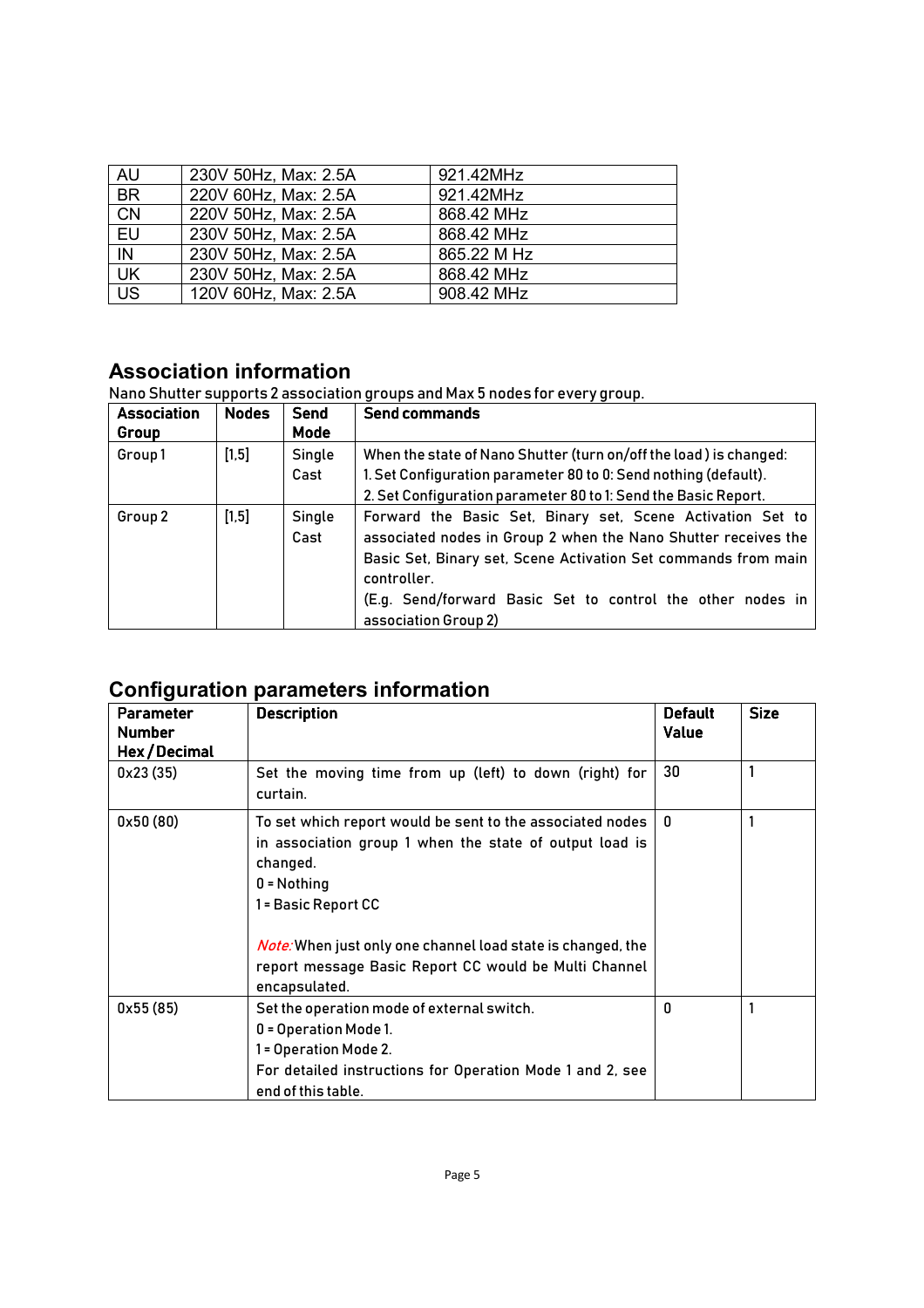| 0x78 (120) | Set the external switch mode of S1                              | 0   | 1 |
|------------|-----------------------------------------------------------------|-----|---|
|            | 0 = Unidentified mode.                                          |     |   |
|            | 1 = 2-state switch mode.                                        |     |   |
|            | 2 = 3 way switch mode                                           |     |   |
|            | 3 = Push button mode                                            |     |   |
|            | 4 = Enter automatic identification mode (The blue Led will      |     |   |
|            | fast blink).                                                    |     |   |
|            | Note: When the switch mode of S1 is determined or               |     |   |
|            | identified or configured, this mode value will not be reset     |     |   |
|            | after exclusion.                                                |     |   |
| 0x79 (121) | Set the external switch mode of S2                              | 0   | 1 |
|            | 0 = Unidentified mode.                                          |     |   |
|            | 1 = 2-state switch mode                                         |     |   |
|            | 2 = 3 way switch mode                                           |     |   |
|            | 3 = push button mode                                            |     |   |
|            | 4 = enter automatic identification mode (The green Led will     |     |   |
|            | fast blink).                                                    |     |   |
|            | <i>Note:</i> When the switch mode of S2 is determined or        |     |   |
|            | identified or configured, this mode value will not be reset     |     |   |
|            | after exclusion.                                                |     |   |
| 0xF8 (248) | Set the function of S1/S2.                                      | 83  | 1 |
|            | Bit 0 = 0, the function of sending NIF is disabled.             |     |   |
|            | Bit 0 = 1, the function of sending NIF is enabled.              |     |   |
|            | Bit 1 = 0, the function of entering RF power level test mode is |     |   |
|            | disabled.                                                       |     |   |
|            | Bit 1 = 1, the function of entering RF power level test mode is |     |   |
|            | enabled.                                                        |     |   |
|            | Bit 2 = 0, the function of factory reset is disabled.           |     |   |
|            | Bit 2 = 1, the function of factory reset is enabled.            |     |   |
|            | Bit 3- Bit 6 = reserved.                                        |     |   |
|            | Bit 7 = 0, the setting for Bit 0 -Bit 2 are ineffective.        |     |   |
|            | Bit 7 = 1, the setting for Bit 0 - Bit 2 are effective.         |     |   |
| 0xFC (252) | Enable/disable the configuration parameters to be locked.       | 0   | 1 |
|            | $0 =$ disable.                                                  |     |   |
|            | $1 =$ enable.                                                   |     |   |
| 0xFF(255)  | 1, Value = $0x55555555$ . Default = 1. Size = 4                 | N/A | 4 |
|            | Reset to factory default settings and removed from the          |     |   |
|            | Z-Wave network                                                  |     |   |
|            | 2, Value = $0.$ Default = $1.$ Size = $1.$                      | N/A | 1 |
|            | Reset all configuration parameters to factory default           |     |   |
|            | settings                                                        |     |   |